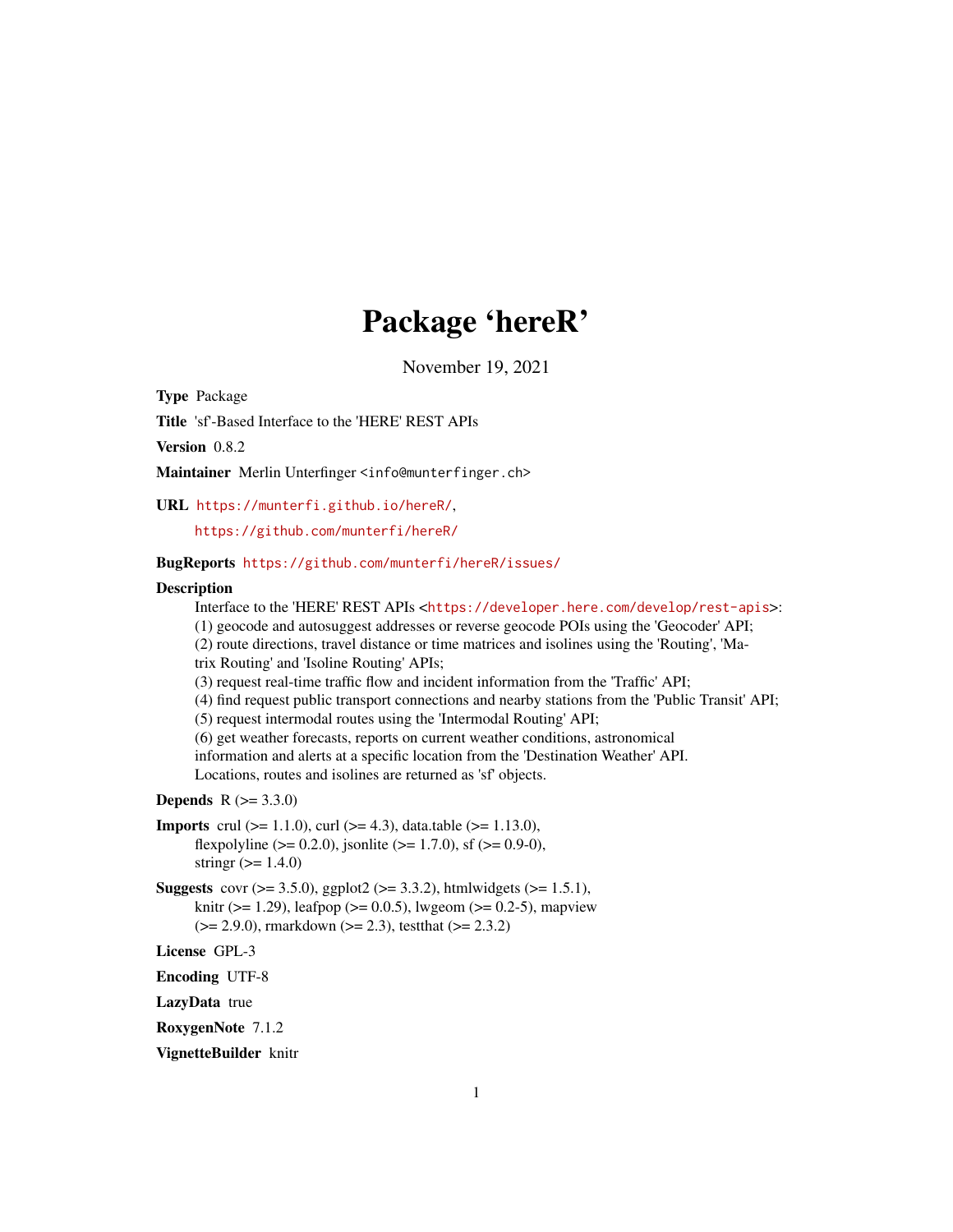### <span id="page-1-0"></span>NeedsCompilation no

```
Author Merlin Unterfinger [aut, cre] (<https://orcid.org/0000-0003-2020-2366>),
     Daniel Possenriede [ctb] (<https://orcid.org/0000-0002-6738-9845>)
```
Repository CRAN

Date/Publication 2021-11-19 17:50:02 UTC

## R topics documented:

|       |                                                                                                               | $\overline{3}$ |
|-------|---------------------------------------------------------------------------------------------------------------|----------------|
|       |                                                                                                               | $\overline{4}$ |
|       |                                                                                                               | - 5            |
|       |                                                                                                               | -6             |
|       |                                                                                                               |                |
|       | intermodal route $\ldots \ldots \ldots \ldots \ldots \ldots \ldots \ldots \ldots \ldots \ldots \ldots \ldots$ | - 8            |
|       |                                                                                                               |                |
|       |                                                                                                               |                |
|       |                                                                                                               |                |
|       |                                                                                                               |                |
|       |                                                                                                               |                |
|       |                                                                                                               |                |
|       |                                                                                                               |                |
|       |                                                                                                               |                |
|       |                                                                                                               |                |
|       |                                                                                                               |                |
|       |                                                                                                               |                |
| Index |                                                                                                               | 20             |

aoi *Example Areas of Interest*

### Description

Some example Areas of Interest (AOIs): The boundary polygons of Switzerland and Liechtenstein.

### Usage

data(aoi)

### Format

An object of class "sf", "data.frame".

### Source

Made with Natural Earth. Free vector and raster map data [@naturalearthdata.com](https://raw.githubusercontent.com/datasets/geo-countries/master/data/countries.geojson)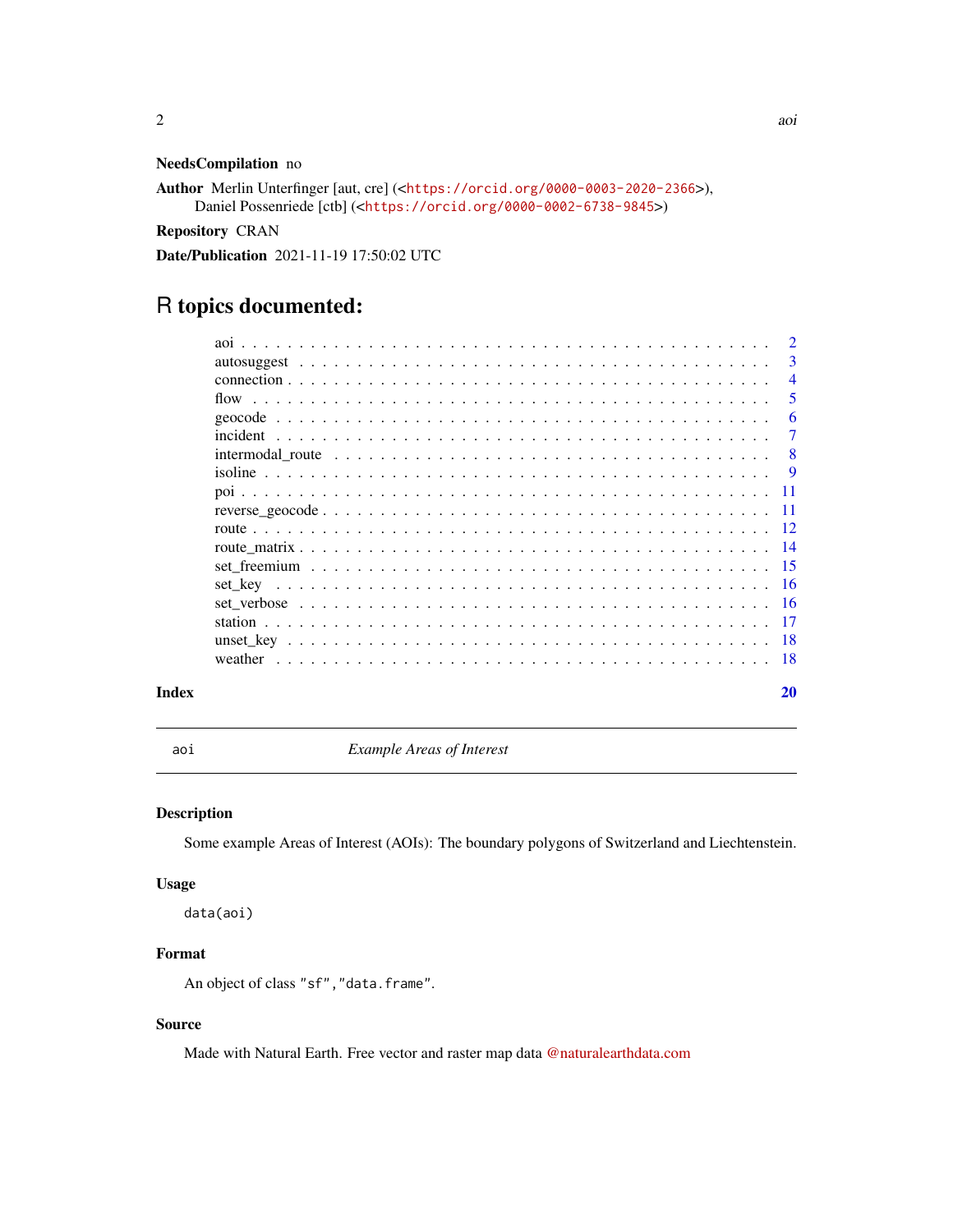### <span id="page-2-0"></span>autosuggest 3

### Examples

data(aoi)

### autosuggest *HERE Geocoding & Search API: Autosuggest*

### Description

Completes addresses using the HERE 'Geocoder Autosuggest' API.

### Usage

autosuggest(address, results = 5, url\_only = FALSE)

### Arguments

| address  | character, address text to propose suggestions.                  |
|----------|------------------------------------------------------------------|
| results  | numeric, maximum number of suggestions (Valid range: 1 and 100). |
| url_only | boolean, only return the generated URLs (default $=$ FALSE)?     |

### Value

A data.frame object, containing the suggestions for the input addresses.

### References

[HERE Geocoder API: Autosuggest](https://developer.here.com/documentation/geocoding-search-api/dev_guide/topics/endpoint-autosuggest-brief.html)

### Examples

```
# Provide an API Key for a HERE project
set_key("<YOUR API KEY>")
suggestions <- autosuggest(address = poi$city, url_only = TRUE)
```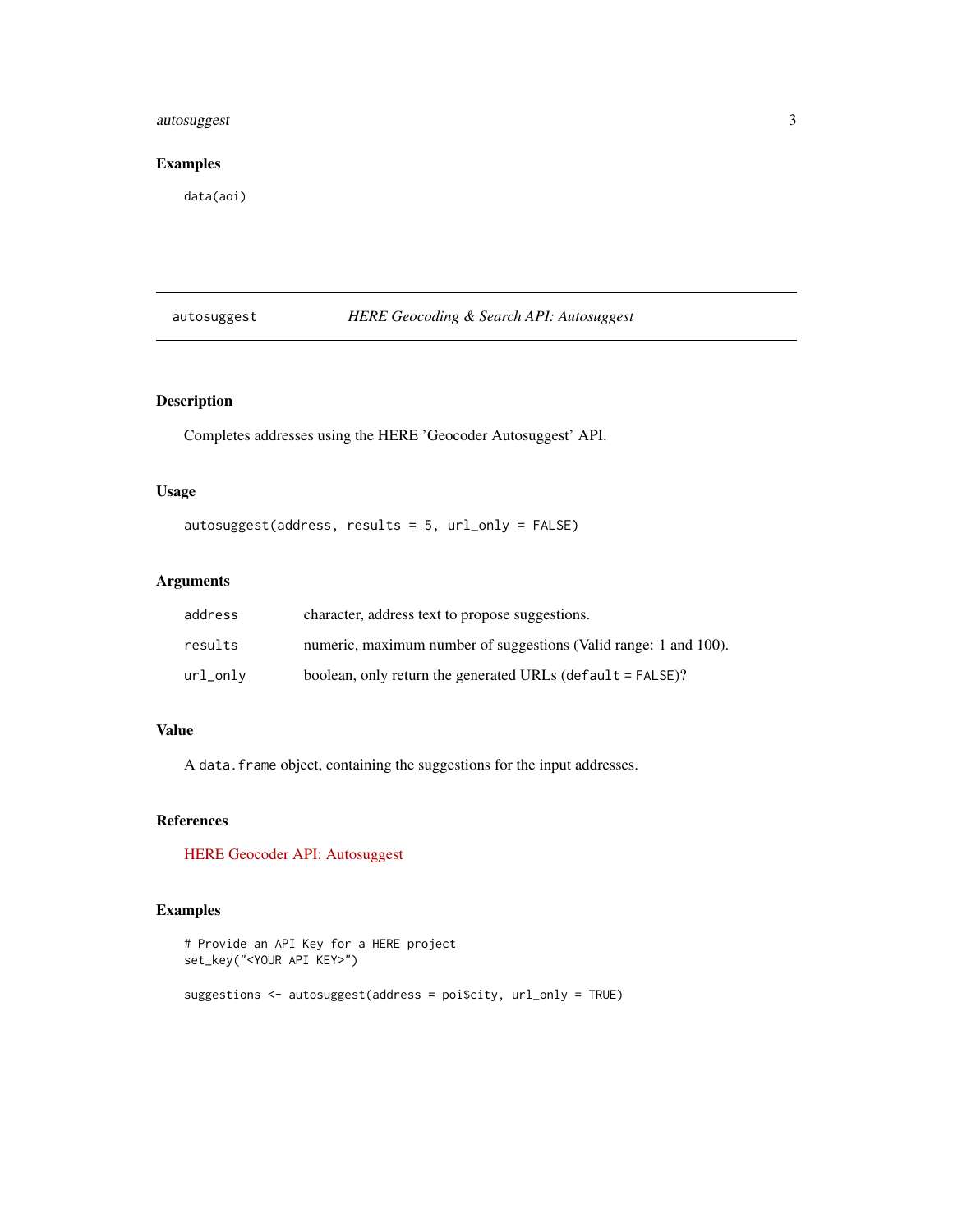### Description

Route public transport connections with geometries (LINESTRING) between pairs of points using the HERE 'Public Transit' API. Two modes are provided:

- summary = FALSE: The public transport connections are returned as mulitple sections with the same vehicle and transport mode. Each section has a detailed route geometry.
- summary = TRUE: A summary of the connections is retrieved, where each connection is represented as one row with a unified and simplified geometry.

### Usage

```
connection(
 origin,
 destination,
 datetime = Sys.time(),
  arrival = FALSE,results = 3,
  transfers = -1,
  transport_mode = NULL,
  summary = FALSE,
 url_only = FALSE
\lambda
```
### Arguments

| origin      | sf object, the origin locations of geometry type POINT.                                                                                                   |
|-------------|-----------------------------------------------------------------------------------------------------------------------------------------------------------|
| destination | sf object, the destination locations of geometry type POINT.                                                                                              |
| datetime    | POSIX ct object, date time for the departure (or arrival if $arrival = TRUE$ ).                                                                           |
| arrival     | boolean, calculate connections for arrival at the defined time (default = FALSE)?                                                                         |
| results     | numeric, maximum number of suggested public transport routes (Valid range: 1)<br>and $6$ ).                                                               |
| transfers   | numeric, maximum number of transfers allowed per route (Valid range: -1 and<br>6, whereby the default $= -1$ allows for unlimited transfers).             |
|             | transport_mode character, enable or disable ("-" prefix) transport modes. Note: Do not enable<br>and disable modes at the same time ( $default = NULL$ ). |
| summary     | boolean, return a summary of the public transport connections instead of the<br>sections of the routes $(\text{default} = \text{FALSE})$ ?                |
| url_onlv    | boolean, only return the generated URLs (default $=$ FALSE)?                                                                                              |

### Value

An sf object containing the requested routes.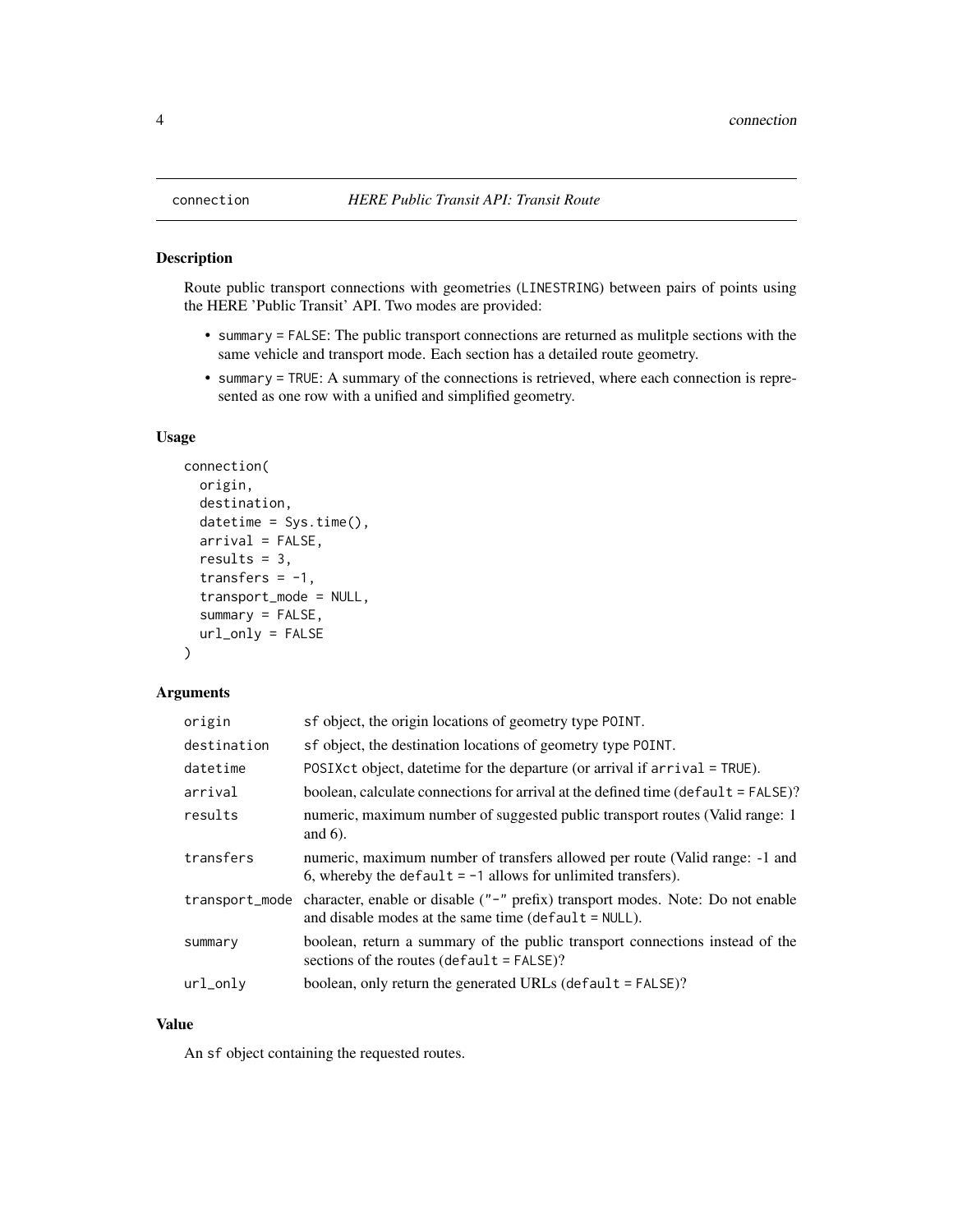<span id="page-4-0"></span> $f$  flow  $5$ 

### References

[HERE Public Transit API: Transit Route](https://developer.here.com/documentation/public-transit/dev_guide/routing/index.html)

### Examples

```
# Provide an API Key for a HERE project
set_key("<YOUR API KEY>")
# Connection sections
sections <- connection(
  origin = poi[3:4, ], destination = poi[5:6, ],
  summary = FALSE, url_only = TRUE
)
# Connection summary
summary <- connection(
 origin = poi[3:4, ], destination = poi[5:6, ],
  summary = TRUE, url_only = TRUE
\mathcal{L}
```
flow *HERE Traffic API: Flow*

### Description

Real-time traffic flow from the HERE 'Traffic' API in areas of interest (AOIs). The traffic flow data contains speed ("SP") and congestion (jam factor: "JF") information, which corresponds to the status of the traffic at the time of the query.

### Usage

```
flow(aoi, min_jam_factor = 0, url\_only = FALSE)
```
### Arguments

| aoi      | sf object, Areas of Interest (POIs) of geometry type POLYGON.                                                                 |
|----------|-------------------------------------------------------------------------------------------------------------------------------|
|          | min_jam_factor numeric, only retrieve flow information with a jam factor greater than the value<br>provided (default $= 0$ ). |
| url_only | boolean, only return the generated URLs (default $=$ FALSE)?                                                                  |

### Value

An sf object containing the requested traffic flow information.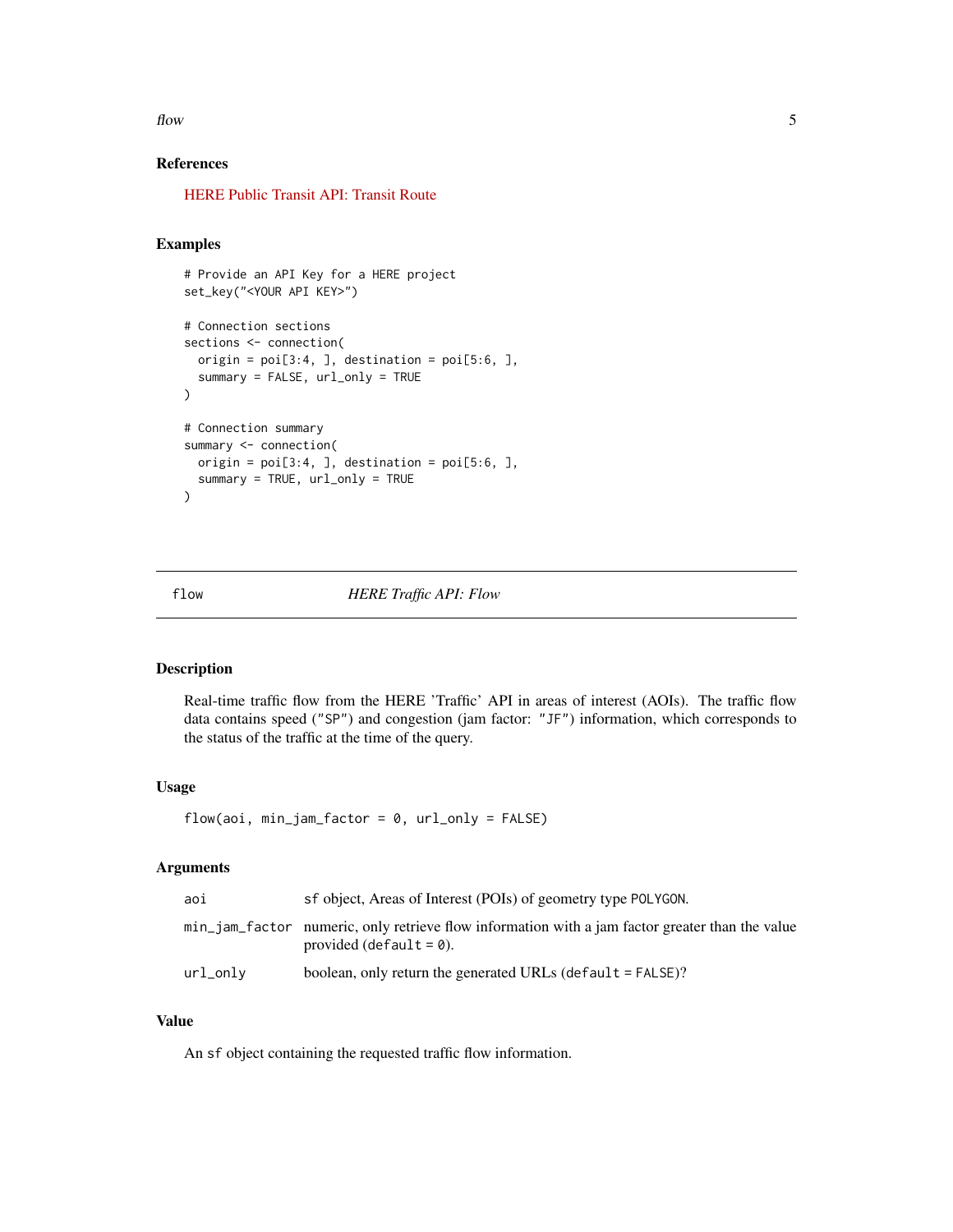<span id="page-5-0"></span>**Note** 

The maximum width and height of the bounding box of the input AOIs is 10 degrees. This means that each polygon  $(=$  one row) in the AOI sf object should fit in a 10 x 10 degree bbox.

Explanation of the traffic flow variables:

- "PC": Point TMC location code.
- "DE": Text description of the road.
- "QD": Queuing direction. '+' or '-'. Note this is the opposite of the travel direction in the fully qualified ID, For example for location 107+03021 the QD would be '-'.
- "LE": Length of the stretch of road.
- "TY": Type information for the given Location Referencing container. This may be a freely defined string.
- "SP": Speed (based on UNITS) capped by speed limit.
- "FF": The free flow speed on this stretch of the road.
- "JF": The number between 0.0 and 10.0 indicating the expected quality of travel. When there is a road closure, the Jam Factor will be 10. As the number approaches 10.0 the quality of travel is getting worse. -1.0 indicates that a Jam Factor could not be calculated.
- "CN": Confidence, an indication of how the speed was determined. -1.0 road closed. 1.0=100%.

### References

- [HERE Traffic API: Flow](https://developer.here.com/documentation/traffic/dev_guide/topics_v6.1/resource-parameters-flow.html)
- [Flow explanation, stackoverflow](https://stackoverflow.com/questions/28476762/reading-traffic-flow-data-from-here-maps-rest-api)

### Examples

```
# Provide an API Key for a HERE project
set_key("<YOUR API KEY>")
# Real-time traffic flow
flow <- flow(
 aoi = aoi[aoi$code == "LI", ],
 url_only = TRUE
\lambda
```
geocode *HERE Geocoding & Search API: Geocode*

### Description

Geocodes addresses using the HERE 'Geocoding & Search API' API.

### Usage

```
geocode(address, alternatives = FALSE, sf = TRUE, url_only = FALSE)
```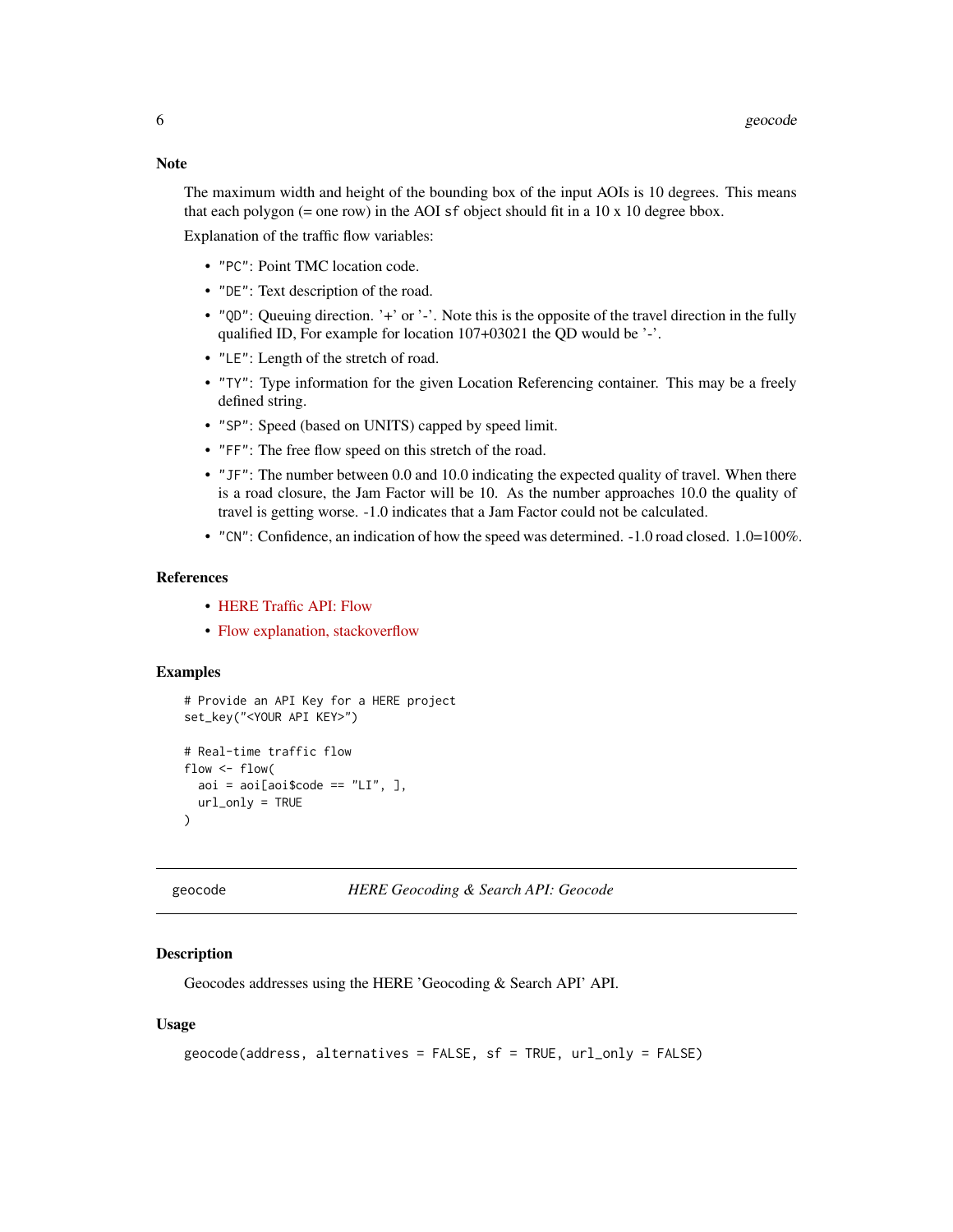### <span id="page-6-0"></span>incident 7 and 7 and 7 and 7 and 7 and 7 and 7 and 7 and 7 and 7 and 7 and 7 and 7 and 7 and 7 and 7 and 7 and 7 and 7 and 7 and 7 and 7 and 7 and 7 and 7 and 7 and 7 and 7 and 7 and 7 and 7 and 7 and 7 and 7 and 7 and 7 a

### **Arguments**

| address      | character, addresses to geocode or a list containing qualified queries with the<br>keys "country", "state", "county", "city", "district", "street", "houseNumber" or<br>"postalCode". |
|--------------|---------------------------------------------------------------------------------------------------------------------------------------------------------------------------------------|
| alternatives | boolean, return also alternative results (default $=$ FALSE)?                                                                                                                         |
| sf           | boolean, return an sf object (default = TRUE) or a data. frame?                                                                                                                       |
| url_onlv     | boolean, only return the generated URLs (default $=$ FALSE)?                                                                                                                          |

### Value

If sf = TRUE, an sf object, containing the position coordinates geocoded addresses as geometry list column and the access coordinates as well-known text (WKT). If sf = FALSE, a data.frame containing the coordinates of the geocoded addresses as lng, lat columns.

According to the [Geocoding and Search API Reference,](https://developer.here.com/documentation/geocoding-search-api/api-reference-swagger.html) the access coordinates are "[c]oordinates of the place you are navigating to (for example, driving or walking). This is a point on a road or in a parking lot." The position coordinates are "[t]he coordinates (latitude, longitude) of a pin on a map corresponding to the searched place."

### References

[HERE Geocoding & Search API: Geocode](https://developer.here.com/documentation/geocoding-search-api/dev_guide/index.html)

### Examples

# Provide an API Key for a HERE project set\_key("<YOUR API KEY>")

locs <- geocode(address = poi\$city, url\_only = TRUE)

incident *HERE Traffic API: Incidents*

### Description

Traffic incident information from the HERE 'Traffic' API in areas of interest (AOIs). The incidents contain information about location, duration, severity, type, description and further details.

### Usage

incident(aoi, from = Sys.time() -  $60 \times 60 \times 24 \times 7$ , url\_only = FALSE)

### Arguments

| aoi      | sf object, Areas of Interest (POIs) of geometry type POLYGON.                     |
|----------|-----------------------------------------------------------------------------------|
| from     | POSIX ct object, date time of the earliest traffic incidents (default $=$ FALSE). |
| url_onlv | boolean, only return the generated URLs (default $=$ FALSE)?                      |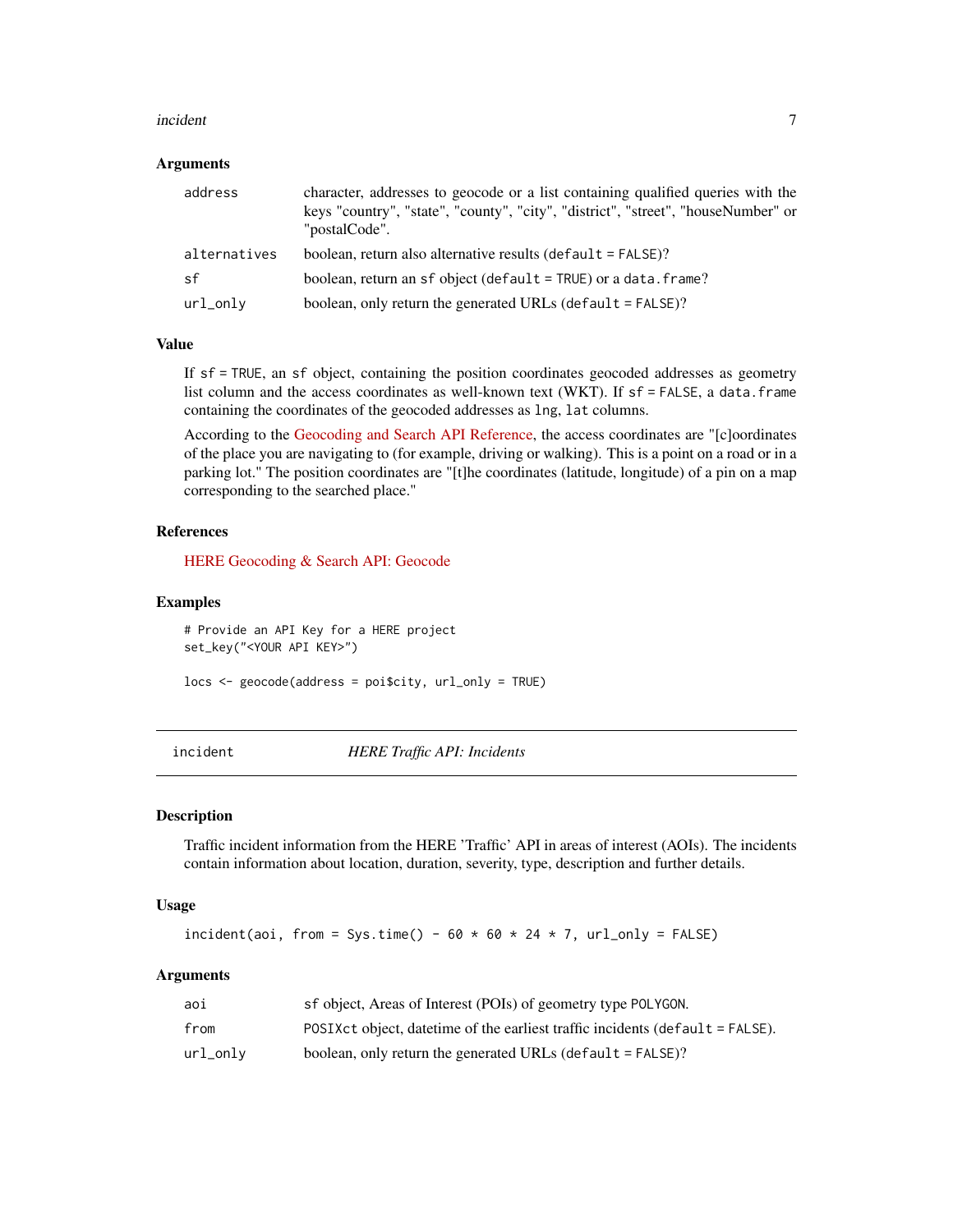<span id="page-7-0"></span>Value

An sf object containing the traffic incidents.

### Note

The maximum width and height of the bounding box of the input AOIs is 10 degrees. This means that each polygon  $(=$  one row) in the AOI sf object should fit in a 10 x 10 degree bbox.

### References

[HERE Traffic API: Incidents](https://developer.here.com/documentation/traffic/dev_guide/topics/resource-parameters-incidents.html)

### Examples

```
# Provide an API Key for a HERE project
set_key("<YOUR API KEY>")
# All traffic incidents from the beginning of 2018
incidents <- incident(
 aoi = aoi,
 from = as.POSIXct("2018-01-01 00:00:00"),
 url_only = TRUE
)
```
intermodal\_route *HERE Intermodal Routing API: Calculate Route*

### Description

Calculates route geometries (LINESTRING) between given pairs of points using the HERE 'Intermodal Routing' API.

### Usage

```
intermodal_route(
 origin,
  destination,
 datetime = Sys.time(),
  results = 3,
 transfers = -1,
  url_only = FALSE
)
```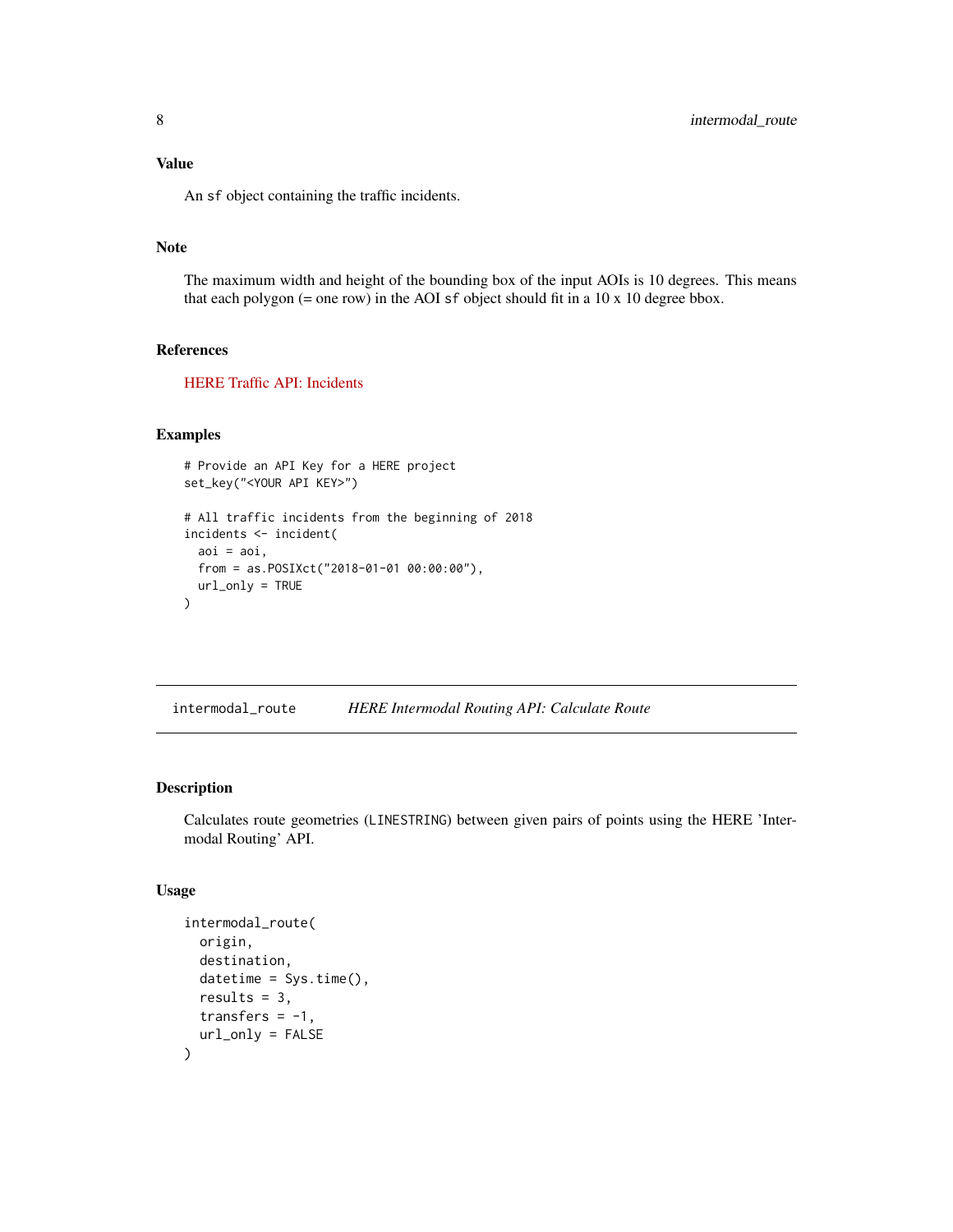### <span id="page-8-0"></span>isoline 9

### Arguments

| origin      | sf object, the origin locations of geometry type POINT.                                             |
|-------------|-----------------------------------------------------------------------------------------------------|
| destination | sf object, the destination locations of geometry type POINT.                                        |
| datetime    | POSIX ct object, date time for the departure $(\text{default} = \text{Sys} \cdot \text{time})).$    |
| results     | numeric, maximum number of suggested route alternatives (Valid range: 1 and<br>$7.$ default = 3).   |
| transfers   | numeric, maximum number of transfers allowed per route (Valid range: -1 and<br>6, $default = -1$ ). |
| url_only    | boolean, only return the generated URLs (default = FALSE)?                                          |

### Value

An sf object containing the requested intermodal routes.

### References

[HERE Intermodal Routing API: Routes](https://developer.here.com/documentation/intermodal-routing/dev_guide/index.html)

### Examples

```
# Provide an API Key for a HERE project
set_key("<YOUR API KEY>")
# Intermodal routing
routes <- intermodal_route(
 origin = poi[1:3, 1, 1]destination = poi[4:6, ],
 url_only = TRUE
\mathcal{L}
```
isoline *HERE Isoline Routing API: Calculate Isoline*

### Description

Calcuates isolines (POLYGON or MULTIPOLYGON) using the HERE 'Isoline Routing' API that connect the end points of all routes leaving from defined centers (POIs) with either a specified length, a specified travel time or consumption (only the default E-car available).

### Usage

```
isoline(
 poi,
 datetime = Sys.time(),
  arrival = FALSE,range = seq(5, 30, 5) * 60,
```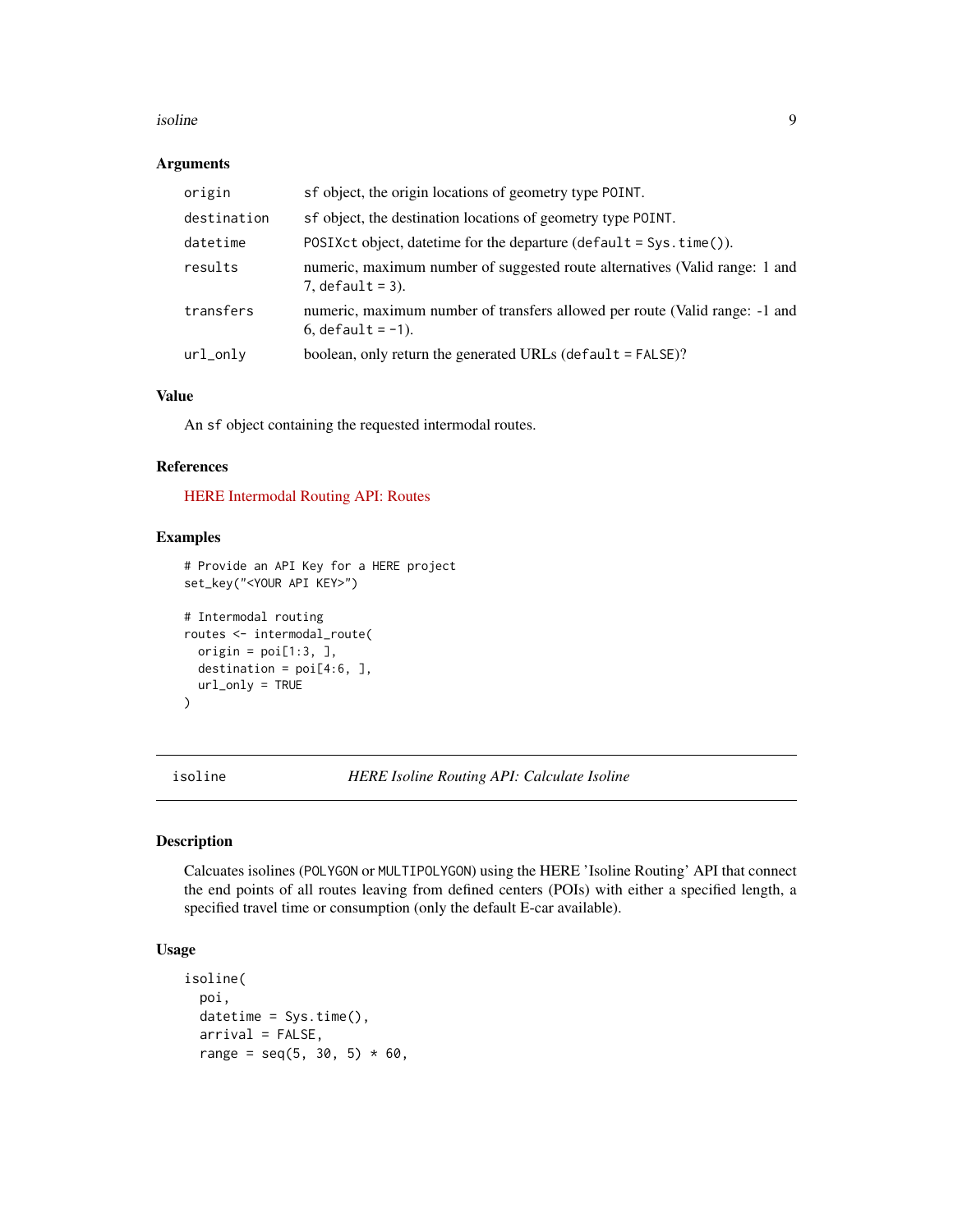10 isoline to the set of the set of the set of the set of the set of the set of the set of the set of the set of the set of the set of the set of the set of the set of the set of the set of the set of the set of the set of

```
range_type = "time",
 routing_mode = "fast",
 transport_mode = "car",
 traffic = TRUE,
 optimize = "balanced",
 consumption_model = NULL,
 aggregate = TRUE,
 url_only = FALSE
)
```
### Arguments

| poi               | sf object, Points of Interest (POIs) of geometry type POINT.                                                                                                                                      |  |
|-------------------|---------------------------------------------------------------------------------------------------------------------------------------------------------------------------------------------------|--|
| datetime          | POSIXct object, date time for the departure (or arrival if arrival = TRUE).                                                                                                                       |  |
| arrival           | boolean, are the provided Points of Interest (POIs) the origin or destination lo-<br>cations $(\text{default} = \text{FALSE})$ ?                                                                  |  |
| range             | numeric, a vector of type integer containing the breaks for the generation of<br>the isolines: $(1)$ time in seconds; $(2)$ distance in meters; $(3)$ consumption in Wh.                          |  |
| range_type        | character, unit of the isolines: "distance", "time" or "consumption".                                                                                                                             |  |
| routing_mode      | character, set the routing mode: "fast" or "short".                                                                                                                                               |  |
| transport_mode    | character, set the transport mode: "car", "pedestrian" or "truck".                                                                                                                                |  |
| traffic           | boolean, use real-time traffic or prediction in routing ( $default = TRUE$ )? If no<br>traffic is selected, the datetime is set to "any" and the request is processed<br>independently from time. |  |
| optimize,         | character, specifies how isoline calculation is optimized: "balanced", "quality"<br>or "performance" (default = "balanced").                                                                      |  |
| consumption_model |                                                                                                                                                                                                   |  |
|                   | character, specify the consumption model of the vehicle (default = NULL an<br>average electric car is set).                                                                                       |  |
| aggregate         | boolean, aggregate (with function min) and intersect the isolines from geometry<br>type POLYGON to geometry type MULTIPOLYGON (default = TRUE)?                                                   |  |
| url_only          | boolean, only return the generated URLs (default = FALSE)?                                                                                                                                        |  |
|                   |                                                                                                                                                                                                   |  |

### Value

An sf object containing the requested isolines.

### References

[HERE Isoline Routing API](https://developer.here.com/documentation/isoline-routing-api/dev_guide/index.html)

### Examples

# Provide an API Key for a HERE project set\_key("<YOUR API KEY>")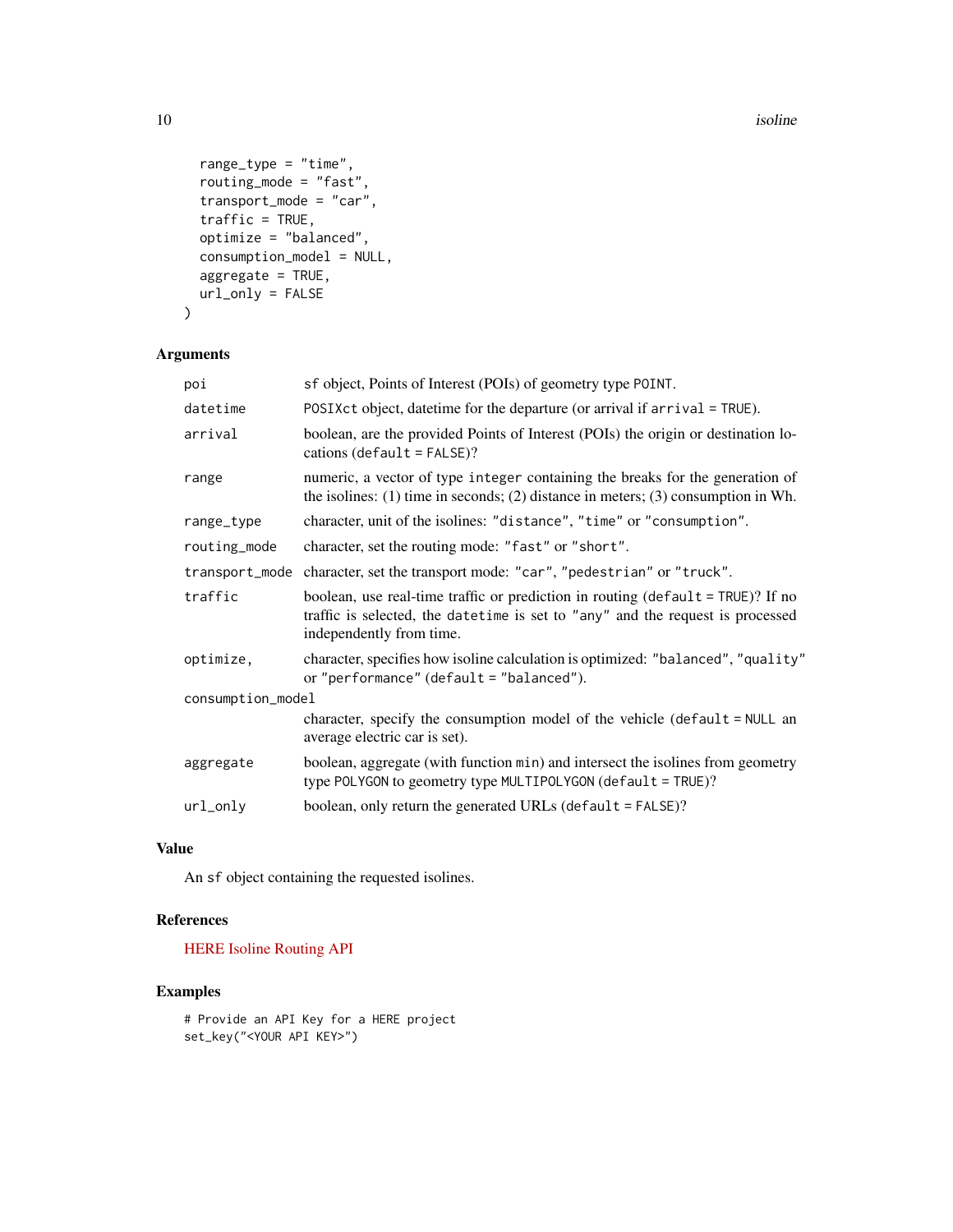```
# Isochrone for 5, 10, 15, 20, 25 and 30 minutes driving time
isolines <- isoline(
  poi = poi,
 range = seq(5, 30, 5) * 60,
  url_only = TRUE
)
```
### poi *Example Points of Interest*

### Description

Some example Points of Interest (POIs): Cities in Switzerland and Liechtenstein with more than 100'000 inhabitants.

### Usage

data(poi)

### Format

An object of class "sf", "data.frame".

### Source

Made with Natural Earth. Free vector and raster map data [@naturalearthdata.com](https://raw.githubusercontent.com/nvkelso/natural-earth-vector/master/geojson/ne_10m_populated_places_simple.geojson)

### Examples

data(poi)

reverse\_geocode *HERE Geocoding & Search API: Reverse Geocode*

### Description

Get addresses from locations using the HERE 'Geocoder' API. The return value is an sf object, containing point geometries with suggestions for addresses near the provided POIs.

### Usage

```
reverse_geocode(poi, results = 1, sf = TRUE, url_only = FALSE)
```
<span id="page-10-0"></span>poi de la 11 de junho de la contrada de la contrada de la contrada de la contrada de la contrada de la contrad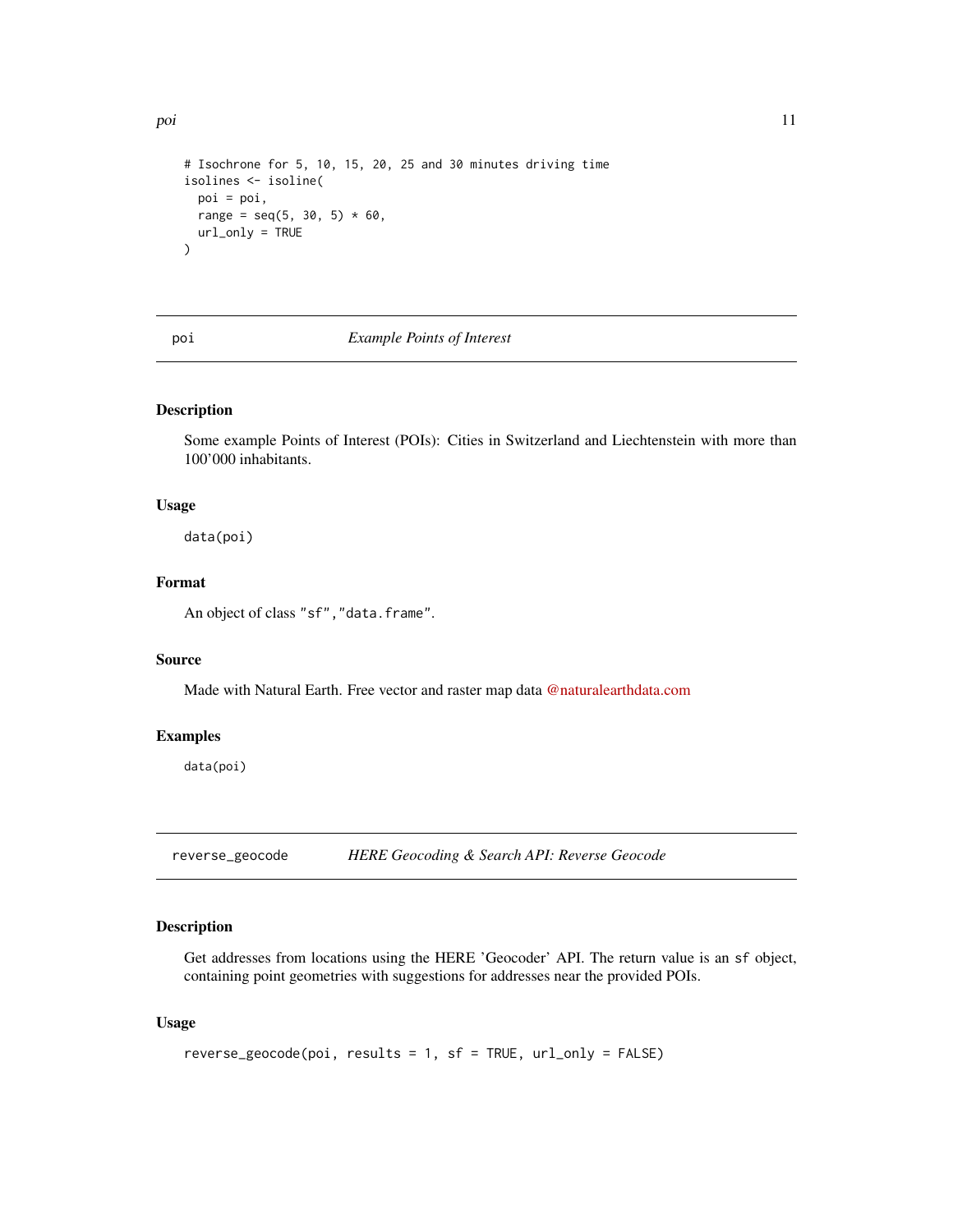### <span id="page-11-0"></span>Arguments

| poi      | sf object, Points of Interest (POIs) of geometry type POINT.    |
|----------|-----------------------------------------------------------------|
| results  | numeric, maximum number of results (Valid range: 1 and 100).    |
| sf       | boolean, return an sf object (default = TRUE) or a data. frame? |
| url_onlv | boolean, only return the generated URLs (default $=$ FALSE)?    |

### Value

If sf = TRUE, an sf object, containing the position coordinates of the reverse geocoded POIs as geometry list column and the access coordinates as well-known text (WKT). If sf = FALSE, a data.frame containing the coordinates of the reverse geocoded POIs as lng, lat columns.

### Note

If no addresses are found near a POI, NULL for this POI is returned. In this case the rows corresponding to this particular POI are missing and merging the POIs by row is not possible. However, in the returned sf object, the column "id" matches the rows of the input POIs. The "id" column can be used to join the original POIs.

### References

[HERE Geocoder API: Reverse Geocode](https://developer.here.com/documentation/geocoding-search-api/dev_guide/topics/endpoint-reverse-geocode-brief.html)

### Examples

```
# Provide an API Key for a HERE project
set_key("<YOUR API KEY>")
# Get addresses
```

```
addresses <- reverse_geocode(poi = poi, results = 3, url_only = TRUE)
```
route *HERE Routing API: Calculate Route*

### Description

Calculates route geometries (LINESTRING) between given pairs of points using the HERE 'Routing' API. Routes can be created for various transport modes, as for example 'car' or 'bicycle', incorporating current traffic information, if available. For routes using the transport mode "car" a vehicle consumption model can be specified, to obtain an estimate of the consumption.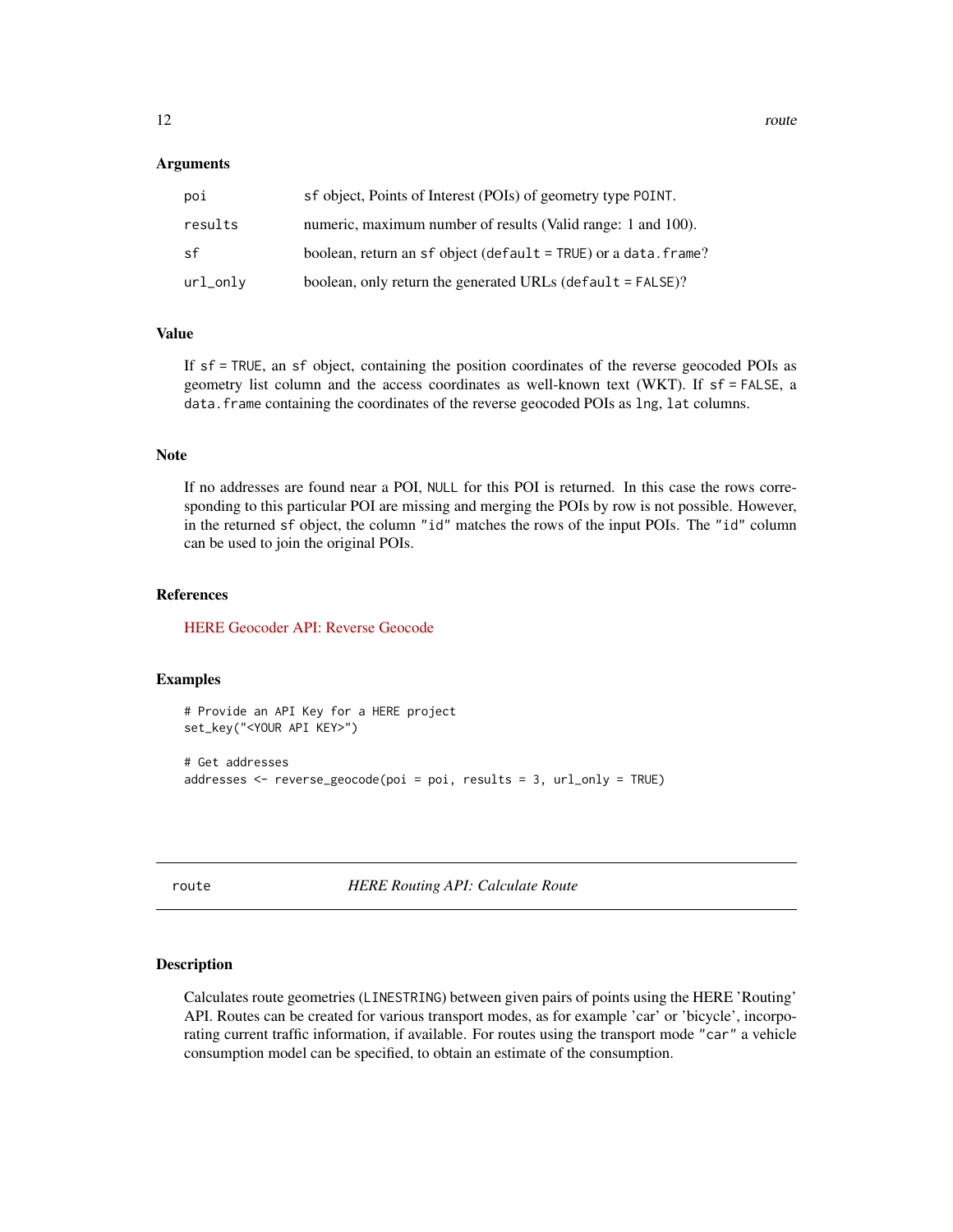route that the contract of the contract of the contract of the contract of the contract of the contract of the contract of the contract of the contract of the contract of the contract of the contract of the contract of the

### Usage

```
route(
 origin,
 destination,
 datetime = Sys.time(),
 arrival = FALSE,results = 1,
  routing_mode = "fast",
  transport_mode = "car",
  traffic = TRUE,
  avoid_area = NULL,
 avoid_feature = NULL,
 consumption_model = NULL,
 url_only = FALSE
\mathcal{L}
```
### Arguments

| sf object, the origin locations of geometry type POINT.                                                                                                                                           |  |  |
|---------------------------------------------------------------------------------------------------------------------------------------------------------------------------------------------------|--|--|
| sf object, the destination locations of geometry type POINT.                                                                                                                                      |  |  |
| POSIX ct object, date time for the departure (or arrival if $arrival = TRUE$ ).                                                                                                                   |  |  |
| boolean, calculate routes for arrival at the defined time (default = FALSE)?                                                                                                                      |  |  |
| numeric, maximum number of suggested routes (Valid range: 1 and 7).                                                                                                                               |  |  |
| character, set the routing type: "fast" or "short" (default = "fast").                                                                                                                            |  |  |
| character, set the transport mode: "car", "truck", "pedestrian", "bicycle"<br>transport_mode<br>or scooter (default = "car").                                                                     |  |  |
| boolean, use real-time traffic or prediction in routing ( $default = TRUE$ )? If no<br>traffic is selected, the datetime is set to "any" and the request is processed<br>independently from time. |  |  |
| $sf object, area (only bounding box is taken) to avoid in routes (default = NULL).$                                                                                                               |  |  |
| character, transport network features to avoid, e.g. "tollRoad" or "ferry"<br>$(detault = NULL).$                                                                                                 |  |  |
| consumption_model                                                                                                                                                                                 |  |  |
| character, specify the consumption model of the vehicle (default = NULL an<br>average electric car is set).                                                                                       |  |  |
| boolean, only return the generated URLs (default = FALSE)?                                                                                                                                        |  |  |
|                                                                                                                                                                                                   |  |  |

### Value

An sf object containing the requested routes.

### References

[HERE Routing API: Calculate Route](https://developer.here.com/documentation/routing-api/dev_guide/index.html)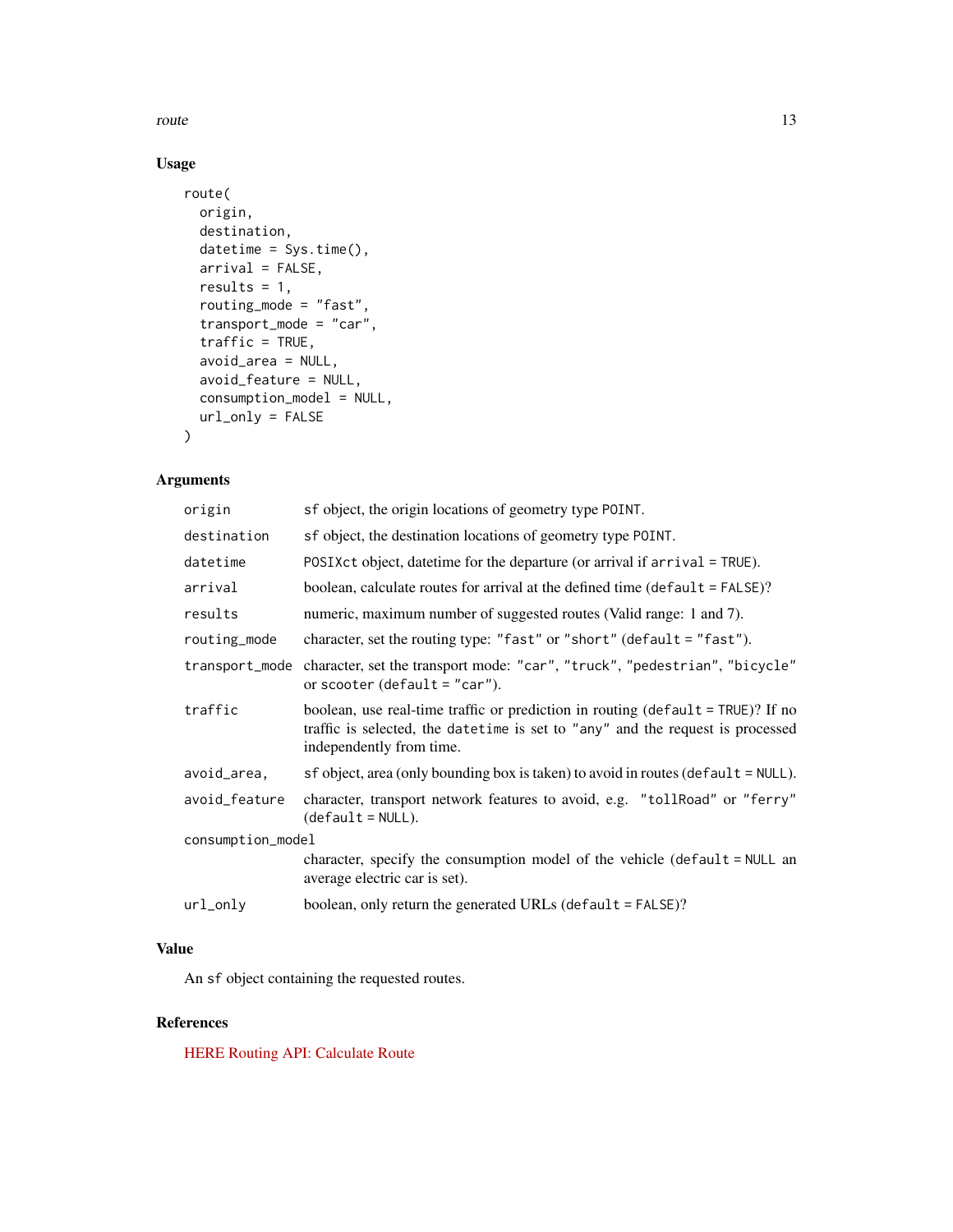### Examples

```
# Provide an API Key for a HERE project
set_key("<YOUR API KEY>")
# Get all from - to combinations from POIs
to <- poi[rep(seq_len(nrow(poi)), nrow(poi)), ]
from <- poi[rep(seq_len(nrow(poi)), each = nrow(poi)), ]
idx \leq apply(to != from, any, MARGIN = 1)to \leq to[idx, ]
from <- from[idx, ]
# Routing
routes <- route(
 origin = from, destination = to, results = 3,
  transport_mode = "car", url_only = TRUE
\mathcal{L}
```
route\_matrix *HERE Matrix Routing API: Calculate Matrix*

### Description

Calculates a matrix of M:N, M:1 or 1:N route summaries between given points of interest (POIs) using the HERE 'Matrix Routing' API. Various transport modes and traffic information at a provided timestamp are supported. The requested matrix is split into (sub-)matrices of dimension 15x100 to use the maximum matrix size per request and thereby minimize the number of overall needed requests. The result is one route summary matrix, that fits the order of the provided POIs: orig\_id, dest\_id.

### Usage

```
route_matrix(
  origin,
  destination = origin,
  datetime = Sys.time(),
  routing_mode = "fast",
  transport_mode = "car",
  traffic = TRUE,
  url_only = FALSE
\lambda
```
### Arguments

| origin       | sf object, the origin locations (M) of geometry type POINT.            |
|--------------|------------------------------------------------------------------------|
| destination  | sf object, the destination locations (N) of geometry type POINT.       |
| datetime     | POSIX ct object, date time for the departure.                          |
| routing_mode | character, set the routing type: "fast" or "short" (default = "fast"). |

<span id="page-13-0"></span>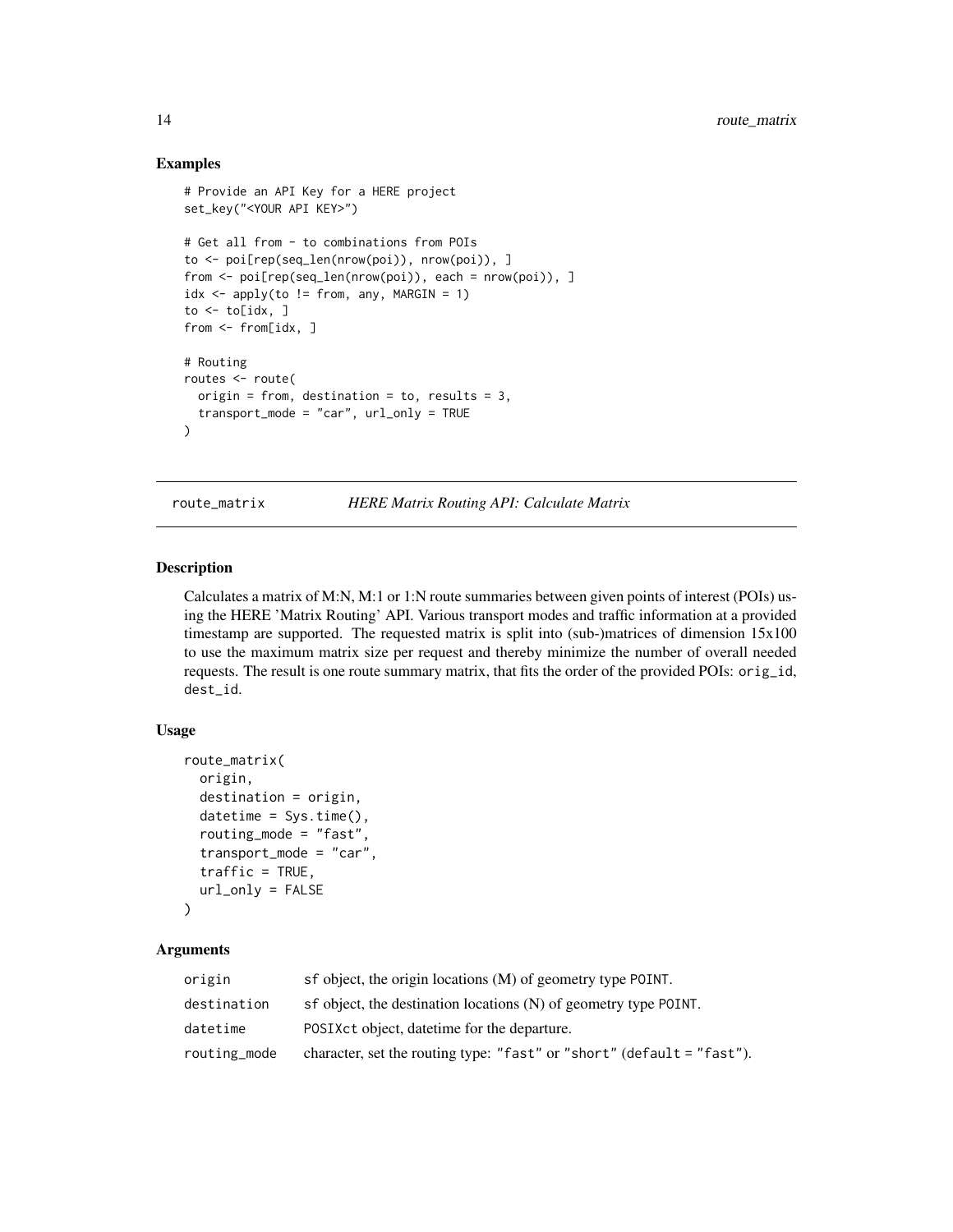### <span id="page-14-0"></span>set\_freemium 15

|          | transport_mode character, set the transport mode: "car", "truck", "pedestrian" or "bicycle"<br>$(detault = "car").$                                                                                |
|----------|----------------------------------------------------------------------------------------------------------------------------------------------------------------------------------------------------|
| traffic  | boolean, use real-time traffic or prediction in routing ( $default = TRUE$ )? If no<br>traffic is selected, the date time is set to "any" and the request is processed<br>independently from time. |
| url_onlv | boolean, only return the generated URLs (default $=$ FALSE)?                                                                                                                                       |

### Value

A data. frame, which is an edge list containing the requested M:N route combinations.

### References

[HERE Matrix Routing API](https://developer.here.com/documentation/matrix-routing-api/dev_guide/index.html)

### Examples

```
# Provide an API Key for a HERE project
set_key("<YOUR API KEY>")
# Create routes summaries between all POIs
mat <- route_matrix(
  origin = poi,
  url_only = TRUE
\mathcal{L}
```
set\_freemium *Set whether plan is freemium or not*

### Description

If set to TRUE the hereR package limits the requests per second (RPS) sent to the APIs and routing matrices will be chopped up into submatrices of size 15x100. This option is necessary for freemium licenses to avoid hitting the rate limit of the APIs with status code 429. Deactivate this option to increase speed of requests for paid plans.

### Usage

set\_freemium(ans = TRUE)

### Arguments

ans boolean, use limits or not (default = TRUE)?

### Value

None.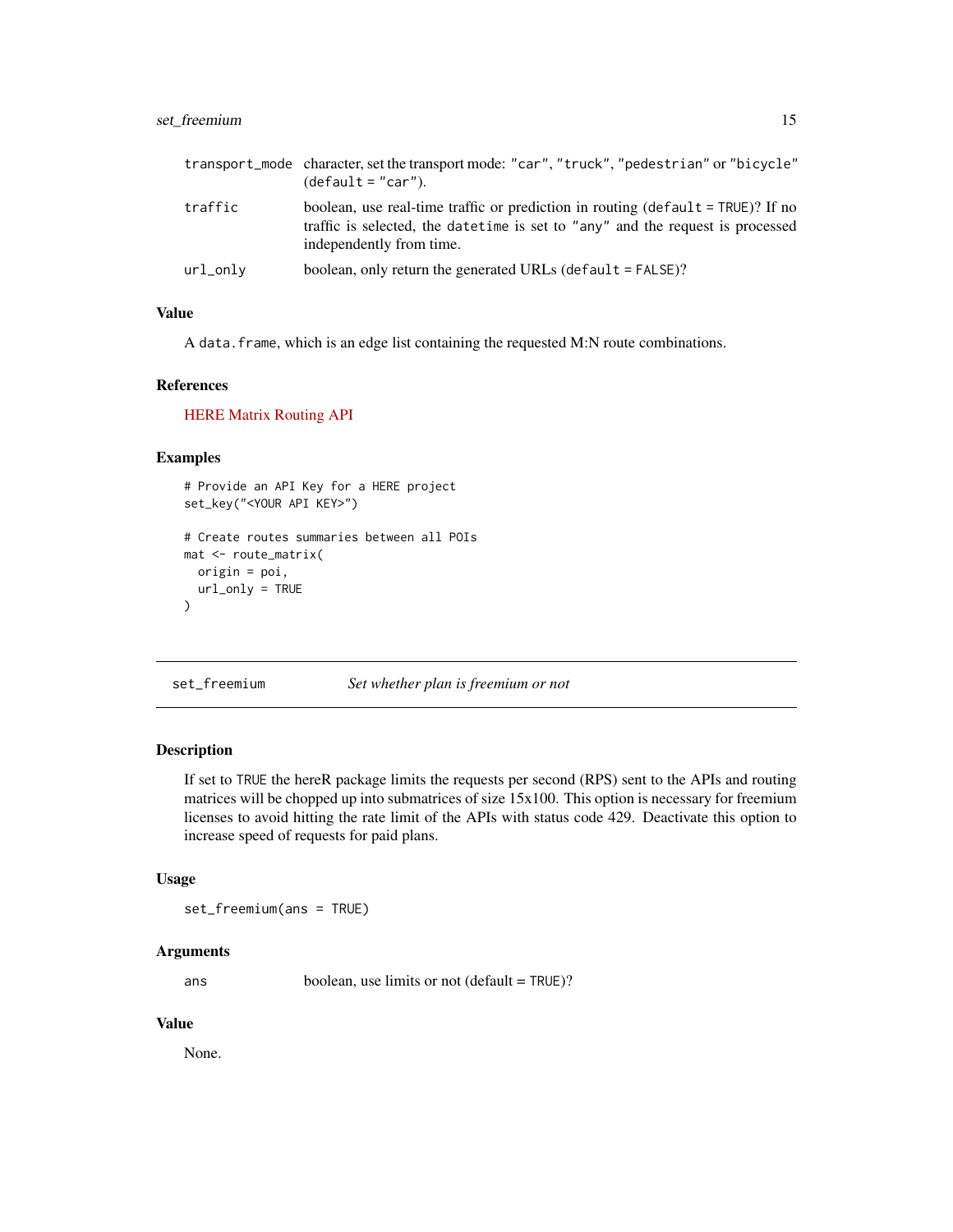<span id="page-15-0"></span>16 set\_verbose

### Examples

set\_freemium(FALSE)

set\_key *Set HERE Application Credentials*

### Description

Provide an API Key for a HERE project of type 'REST'. The key is set for the current R session and is used to authenticate in the requests to the APIs.

### Usage

set\_key(api\_key)

### Arguments

api\_key character, the API key from a HERE project.

### Details

No login yet? Get a login and key here: [klick](https://developer.here.com/)

### Value

None.

### Examples

```
set_key("<YOUR API KEY>")
```
set\_verbose *Verbose API usage of hereR*

### Description

If set to TRUE the hereR package is messaging information about the amount of requests sent to the APIs and data size received.

### Usage

set\_verbose(ans = FALSE)

### Arguments

ans boolean, verbose or not (default = FALSE)?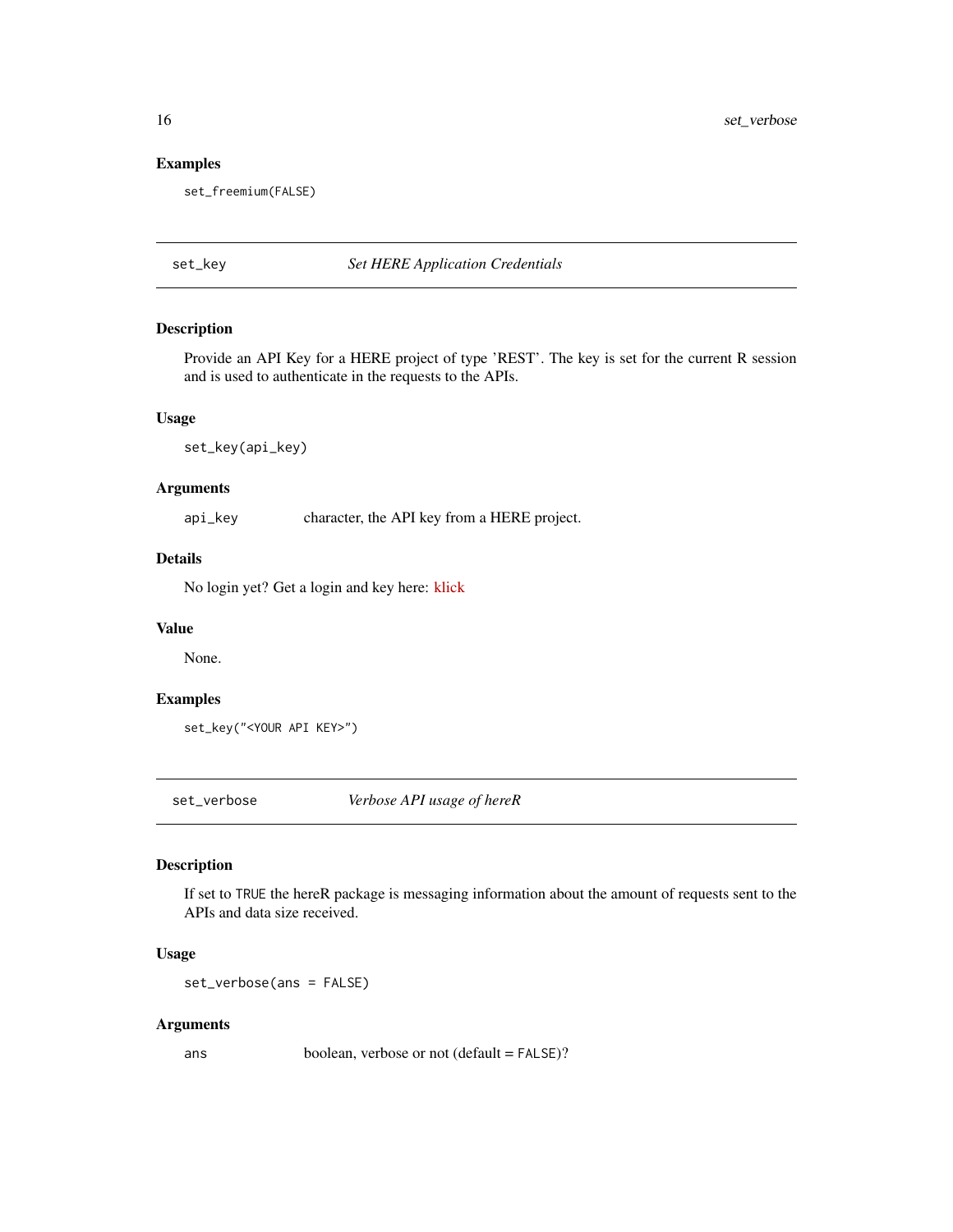### <span id="page-16-0"></span>station and the station of the station of the station of the station of the station of the station of the station of the station of the station of the station of the station of the station of the station of the station of

### Value

None.

### Examples

set\_verbose(TRUE)

station *HERE Public Transit API: Find Stations Nearby*

### Description

Retrieve stations with the corresponding line information around given locations using the HERE 'Public Transit' API.

### Usage

station(poi, radius = 500, results = 50, url\_only = FALSE)

### Arguments

| poi      | sf object, Points of Interest (POIs) of geometry type POINT.                                                |
|----------|-------------------------------------------------------------------------------------------------------------|
| radius   | numeric, the search radius in meters (default = $500$ ).                                                    |
| results  | numeric, maximum number of suggested public transport stations (Valid range:<br>1 and 50, default = $50$ ). |
| url_only | boolean, only return the generated URLs (default $=$ FALSE)?                                                |

### Value

An sf object containing the requested stations with the corresponding line information.

### References

[HERE Public Transit API: Station Search](https://developer.here.com/documentation/public-transit/dev_guide/station-search/index.html)

### Examples

```
# Provide an API Key for a HERE project
set_key("<YOUR API KEY>")
# Stations
stations <- station(poi = poi, url_only = TRUE)
```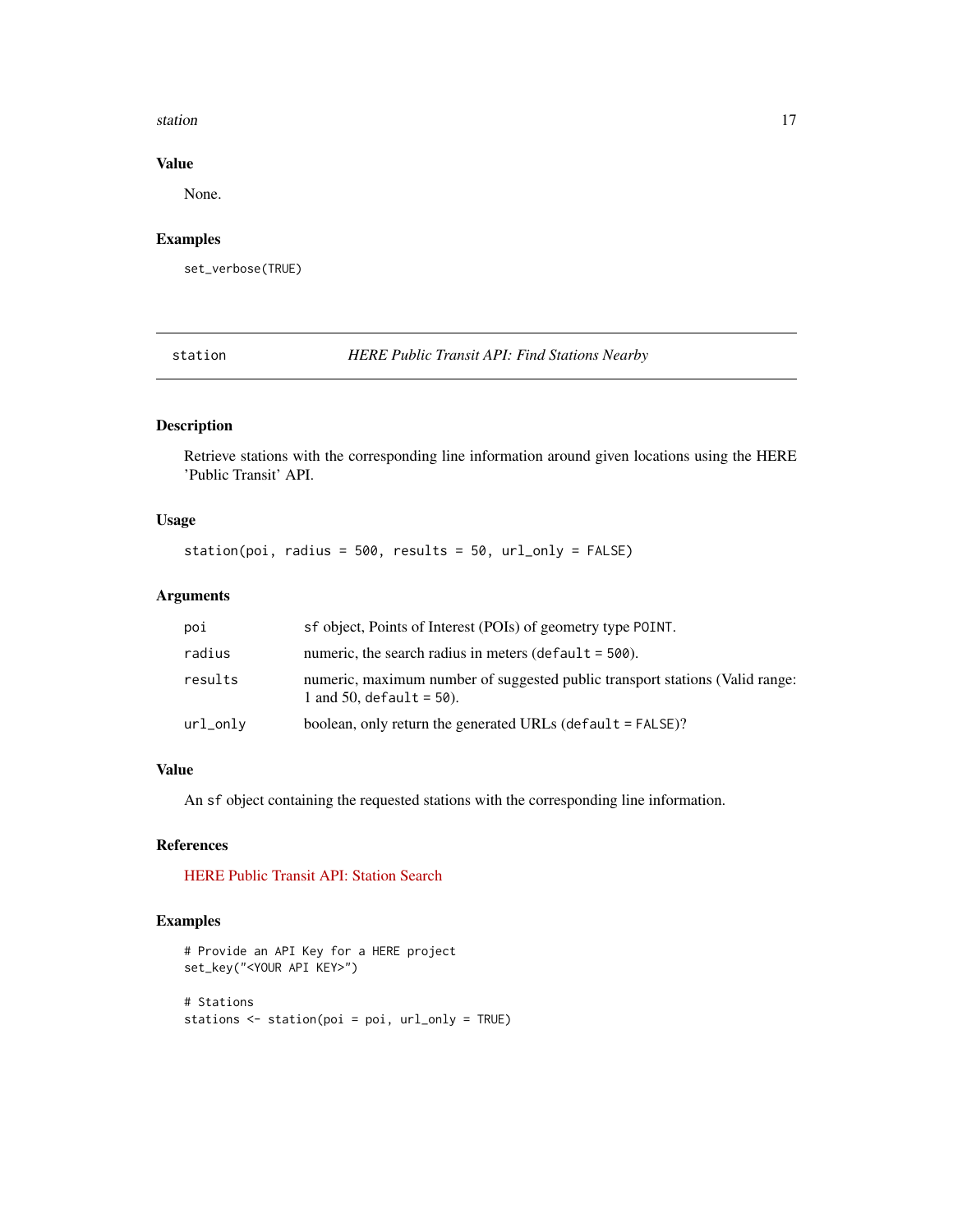<span id="page-17-0"></span>

### Description

Remove previously set HERE API key from the current R session.

### Usage

unset\_key()

### Value

None.

### Examples

unset\_key()

weather *HERE Destination Weather API: Observations, Forecasts, Astronomy and Alerts*

### Description

Weather forecasts, reports on current weather conditions, astronomical information and alerts at a specific location (coordinates or location name) based on the HERE 'Destination Weather' API. The information comes from the nearest available weather station and is not interpolated.

### Usage

```
weather(poi, product = "observation", url_only = FALSE)
```
### Arguments

| poi      | sf object or character, Points of Interest (POIs) of geometry type POINT or lo-<br>cation names (e.g. cities or regions).                                  |
|----------|------------------------------------------------------------------------------------------------------------------------------------------------------------|
| product  | character, weather product of the 'Destination Weather API'. Supported prod-<br>ucts: "observation", "forecast_hourly", "forecast_astronomy" and "alerts". |
| url_only | boolean, only return the generated URLs (default $=$ FALSE)?                                                                                               |

### Value

An sf object containing the requested weather information at the nearest weather station. The point geometry in the sf object is the location of the weather station.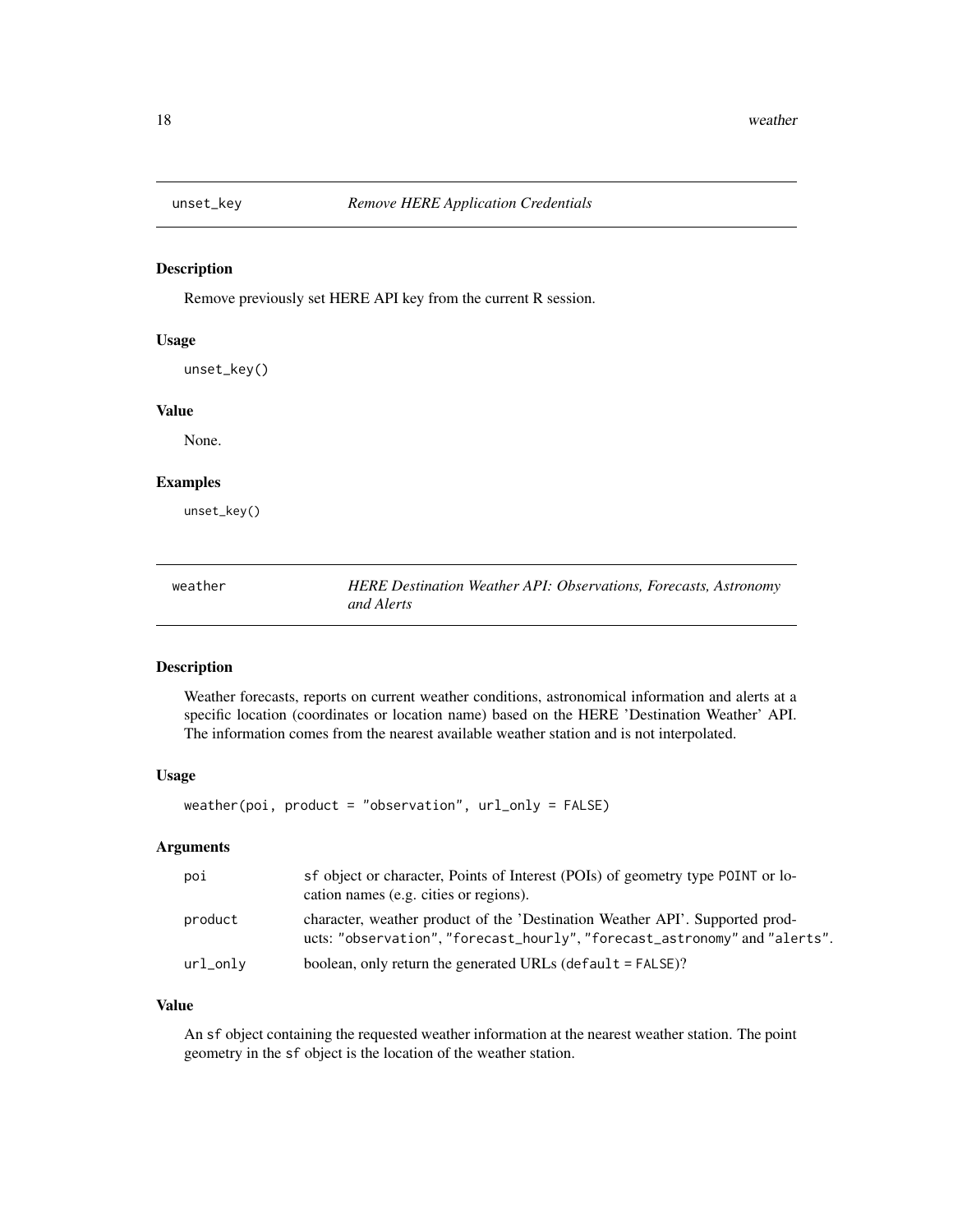### weather 19

### References

[HERE Destination Weather API: Observation](https://developer.here.com/documentation/destination-weather/dev_guide/topics/overview.html)

### Examples

```
# Provide an API Key for a HERE project
set_key("<YOUR API KEY>")
# Observation
observation <- weather(poi = poi, product = "observation", url_only = TRUE)
# Forecast
forecast <- weather(poi = poi, product = "forecast_hourly", url_only = TRUE)
# Astronomy
astronomy <- weather(poi = poi, product = "forecast_astronomy", url_only = TRUE)
# Alerts
alerts \leq weather(poi = poi, product = "alerts", url_only = TRUE)
```